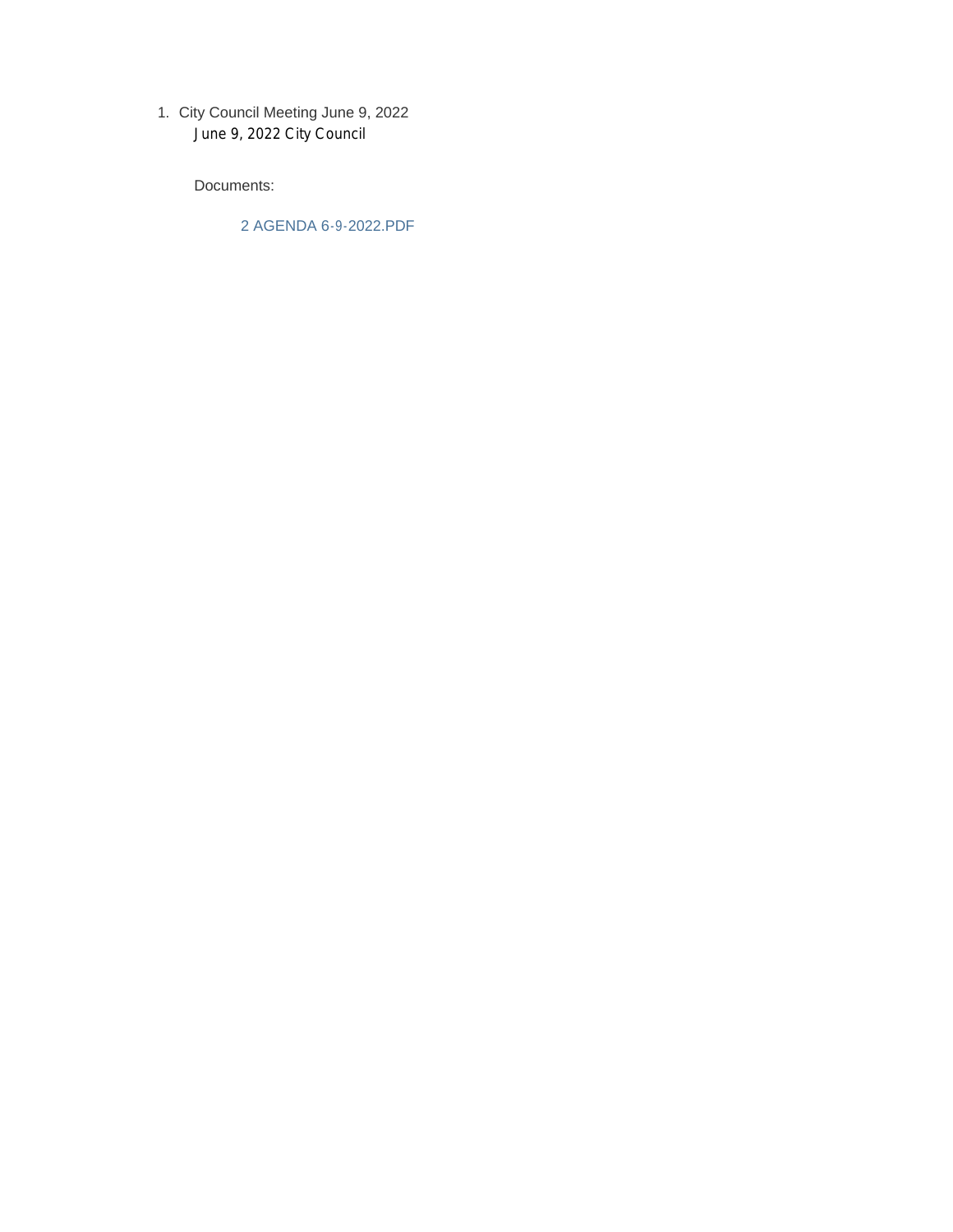## **NOTICE OF REGULAR MEETING OF THE GOVERNING BODY OF THE CITY OF HAMILTON, TEXAS JUNE 9, 2022**

Notice is hereby given that a regular Council Meeting of the Governing Body of the City of Hamilton, Texas will be held on the 5th day of May, 2022 at 6:00 p.m. in City Hall, 200 East Main, Hamilton, Texas, concerning the following matters.

The City Council meeting will be open to the public. To allow for remote participation, people may view and listen to the meeting live via Zoom or Facebook. Citizens may also provide a citizen's presentation and address the council via Zoom connection. Instructions will be given during the meeting about how to address the Council. Sign in prior to the meeting date from your computer, tablet or smartphone at https://tinyurl.com/2p8pmywn

**Item No. I:** Call Meeting to Order.

- 1. Opening Prayer
- 2. Pledge of Allegiance

## **Item No. III:** PUBLIC HEARING -

INTERA Incorporated, under contract to provide services to the Texas Commission on Environmental Quality, was tasked to perform an assessment of Brownfields Cleanup Alternatives for the property located at 400 W Grogan St. Hamilton, Texas. This public hearing is being held on June  $9<sup>th</sup>$  at 6:00 pm over the ABCA (Analysis of Brownfields Cleanup Alternatives) report and will be open to any comments. For the next 90 days, the report will be available for review at City Hall, 200 E Main St. Hamilton, Texas.

**Item No. II:** Public Comments.

The City Council invites persons with comments on any agenda item to briefly address the Council. In addition, any member of the public can briefly address the Council on items not on the agenda for the limited purpose of determining whether the matter should be referred to staff for study and/or placed on a future agenda. State law prohibits the City Council from considering, discussing or taking any action on any item not listed on the posted agenda. Please keep your comments limited to three minutes or less. Citizens desiring to make public comments from a remote location will need to log into the meeting via Zoom.

**Item No. III:** Agenda Deliberations.

- 1. Consideration and/or Action on Approving the May 5, 2022 Called Council Meeting Minutes.and May 12, 2022 Called Canvass Meeting Minutes.
- 2. Consideration and/or Action on Approving the May Financial Report.
- 3. Status Reports presented by the Hamilton Volunteer Fire Department.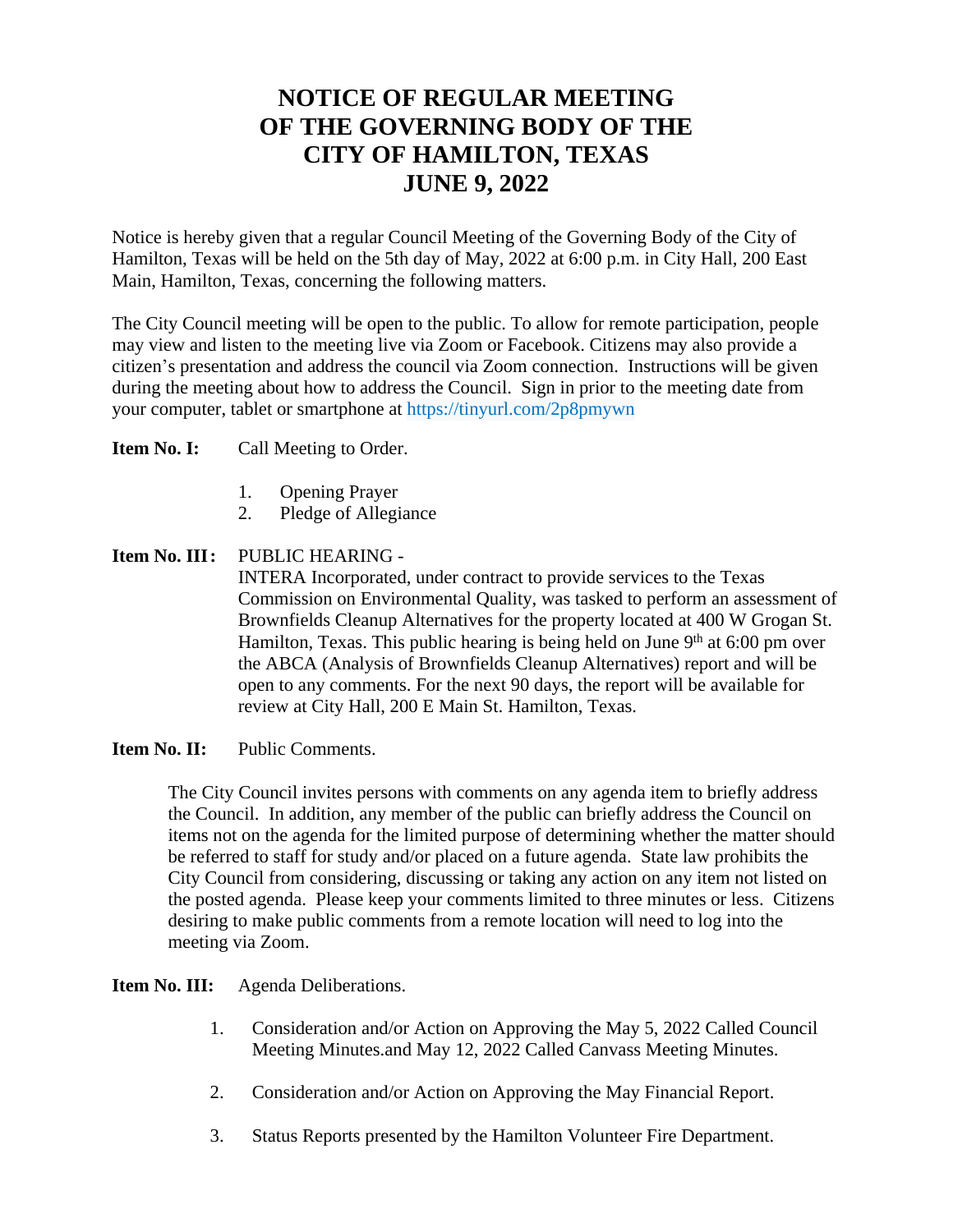- 4. Consideration and/or Action Accepting the 2020-21 Annual Financial Audit Report
- 5. Consideration and/or Action Approving an agreement and presentation by Maurice Schwanke of Bureau Veritas for Ancillary services.
- 6. Consideration and/or Action of Resolution Approving Fireworks display sponsored by Isaac Partain and detonated by Liberty Fireworks.
- 7. Consideration and/or Action of Amendment to Code of Ordinances Appendix B Zoning Sec. VII: - Zoning Districts; Purpose, Uses, and Conformance to Comprehensive Plan. Hamilton Square Overlay
- 8. Consideration and/or Action of Amending Code of Ordinances Chapter 2 Administration; Article II Officers and Employees; Division 1; Sec. 2-28. City Secretary.
- 9. Consideration and/or Action of Resolution Approving a Member to the Hamilton Economic Development Board of Directors. Completing a two-year term from July 1, 2021 to June 30, 2023.
- 10. Consideration and/or Action of Resolution Approving a Member to the Hamilton Historic Mainstreet Board of Directors.
- 11. Consideration and/or Action Conducting Nominations and Voting to Elect the Hamilton City Council Mayor Pro Tem position.
- 12. Consideration and/or Action Authorizing Appointment of Brooke Tomlinson to the City Secretary position.
- 13. Consideration and/or Action Authorizing Reappointment of Beccy Rowe to Municipal Court Clerk position.
- 14. Consideration and/or Action of Resolution Authorizing Reappointment of Randy Mills to the Municipal Judge position.
- 15. Consideration and/or Action of Resolution Reducing or Releasing Lien on 401 N Reagan, best described as SE 75X100 OF 3 BLK 18 (2) WAGNER (Property ID 17178), .2755 Acres.
- 16. Consideration and/or Action of Ordinance to Abandon Undeveloped Road of North Hall in the Durham Heights Addition to the town of Hamilton, Hamilton County TX.
- 17. Consideration and/or Action Approving the Reappointment of a Director to the Board of Directors of the Upper Leon River Municipal Water district.